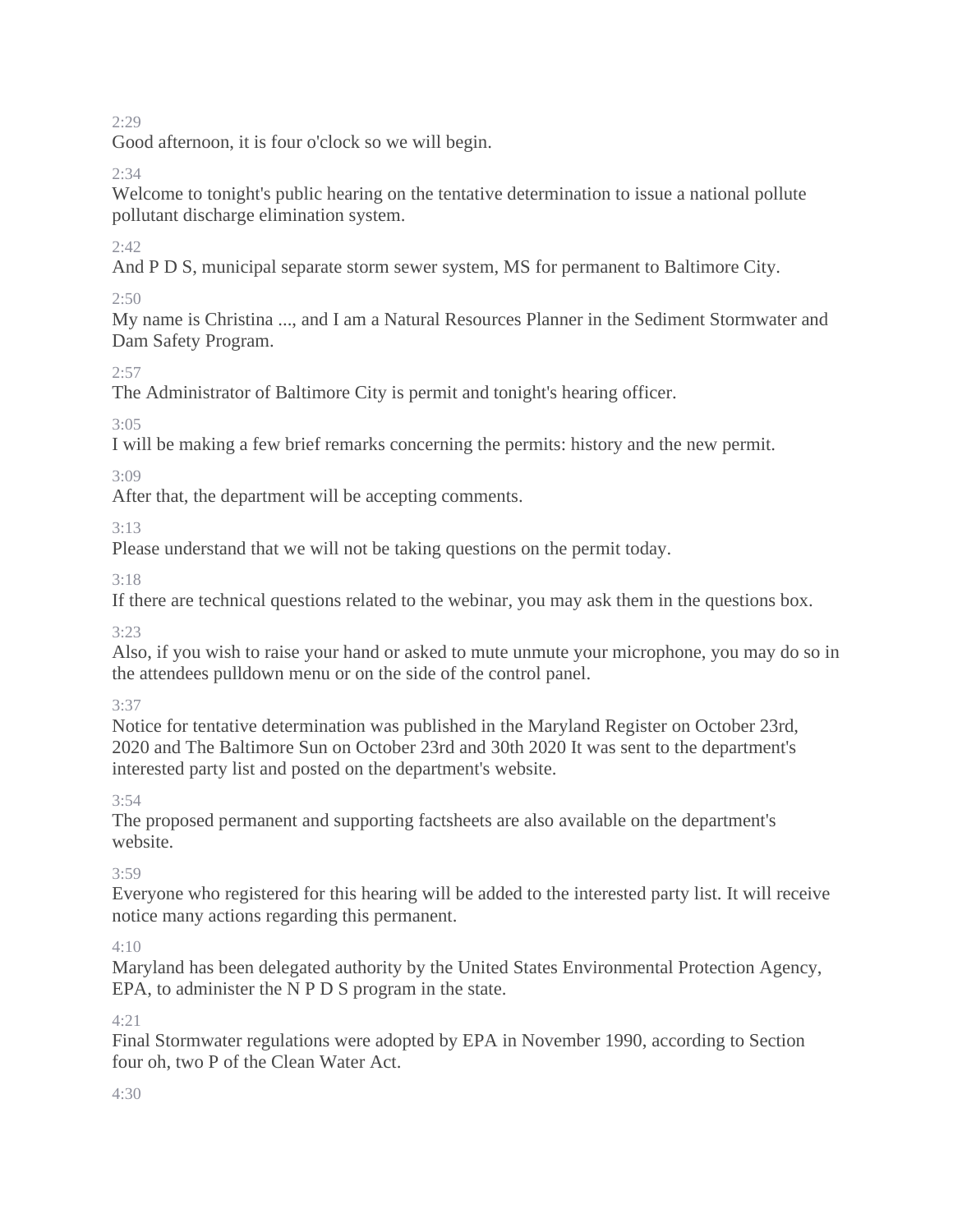These regulations require, in part, that owners or operators, a storm drain system serving populations of greater than 100,000, including Baltimore City, apply for a Phase one NPD S municipal storm, stormwater permit.

4:48

Baltimore City was considered a large phase one municipality due to its population size based on 1990 Census data.

# 4:56

The initial emma's for permit was issued in November of 1983.

# 5:02

This permanent laid the foundation for a comprehensive approach to controlling runoff by establishing the necessary legal authority, mapping storm drain system infrastructure, identifying sources of pollution, monitoring storm events to characterize urban runoff, enhancing existing erosion and sediment control, and stormwater management programs, and establishing new programs for providing education and eliminating illegal storm drain system. Discharges.

# 5:32

This permanent was re-issued on February eighth, 1099, January third, 2005, and most recently, on December 27th, 2013.

# 5:42

To improve local water quality and the Chesapeake Bay, Baltimore City's most recent MS for permit, included a requirement for the restoration of 20% of the impervious surface area.

# 5:53

Within the city that was not already managed for stormwater, to the maximum extent practicable.

5:59

Baltimore City has met the requirement to restore 4291 acres of impervious area.

6:08

This permit requires Baltimore City to continue restoring a previous akers for the reduction of nutrients and sediments, implementing watershed management plans targeting specific pollutants that impair local waters such as PCB's trash or bacteria.

# 6:24

This permit builds on new scientific knowledge, as well as lessons learned under the previous permits. With these advancements, Baltimore City will continue to be a leader in reducing stormwater pollutants, locally and nationally.

# 6:39

The new permanent incorporates the implementation of storm on our best management practices

### .... 6:45

For impervious acre restoration, using the Emmys for Restoration and Total Maximum Daily Load TM deal watershed implementation plan.

# 6:54

establishes annual impervious aker restoration benchmarks Throughout the five year permit term.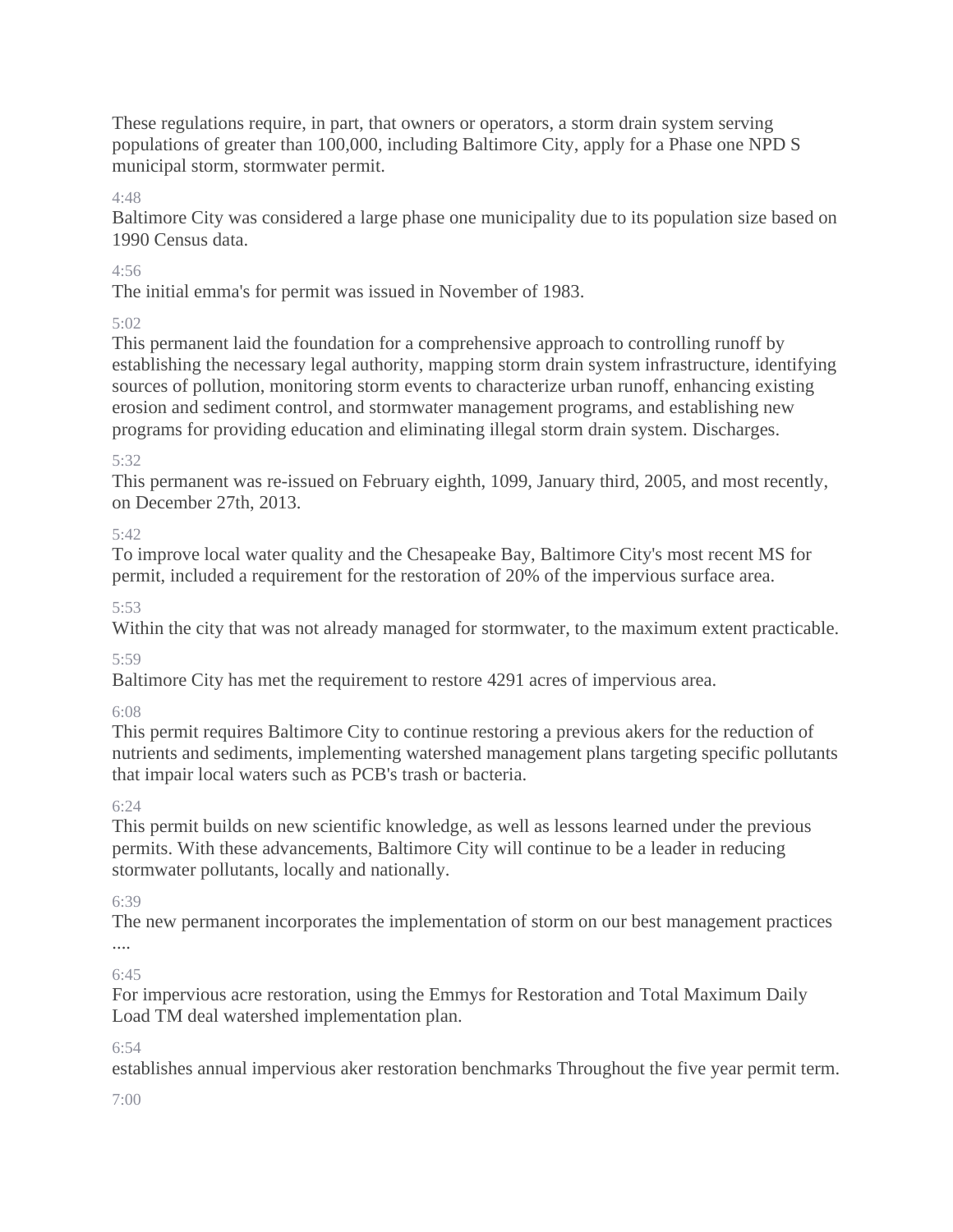Provides incentives to implement green stormwater infrastructure to increase the use of natural designs and be MP's that provide climate resiliency co benefit.

7:10

Strengthens the Illicit Discharge Detection and Elimination IDE Program including a requirement to prioritize outflow screenings. In areas with the highest pollution potential.

7:22

Improves Winter Management of deicing, an anti icing materials to further reduce Florence, a pollutant of emergent concern, and encompasses the new 2020 accounting guidance that includes the phase six Chesapeake Bay Watershed Model and new and updated PMP.

7:42

We will recognize speakers in the following order, elected and government officials.

7:47

Then anyone who has raised their hand.

7:50

We will let each speaker know that they are unmuted. You must also unmute yourself to speak.

7:55

Please state your name and affiliation before you present your testimony.

7:59

Speakers will be given three minutes to present comments.

 $8.02$ 

If there is extra time, you may comment more than once. And again, we're not taking questions on the permit today.

8:11

So, first, are there any local, public, or elected officials that would like to comment for the record?

 $8:17$ 

If you are not a local public or elected official, please refrain from raising your hand or lower your hand until all officials have had a chance to present.

8:33

I think you, Ms.

8:33

Kim Groff has raised her hand, I'm unmuting you, please unmute yourself.

8:41

Great, please state your name and affiliation for the record.

8:45

Kimberly Grove with the Baltimore City Department of Public Works.

 $8.55$ 

Please, OK.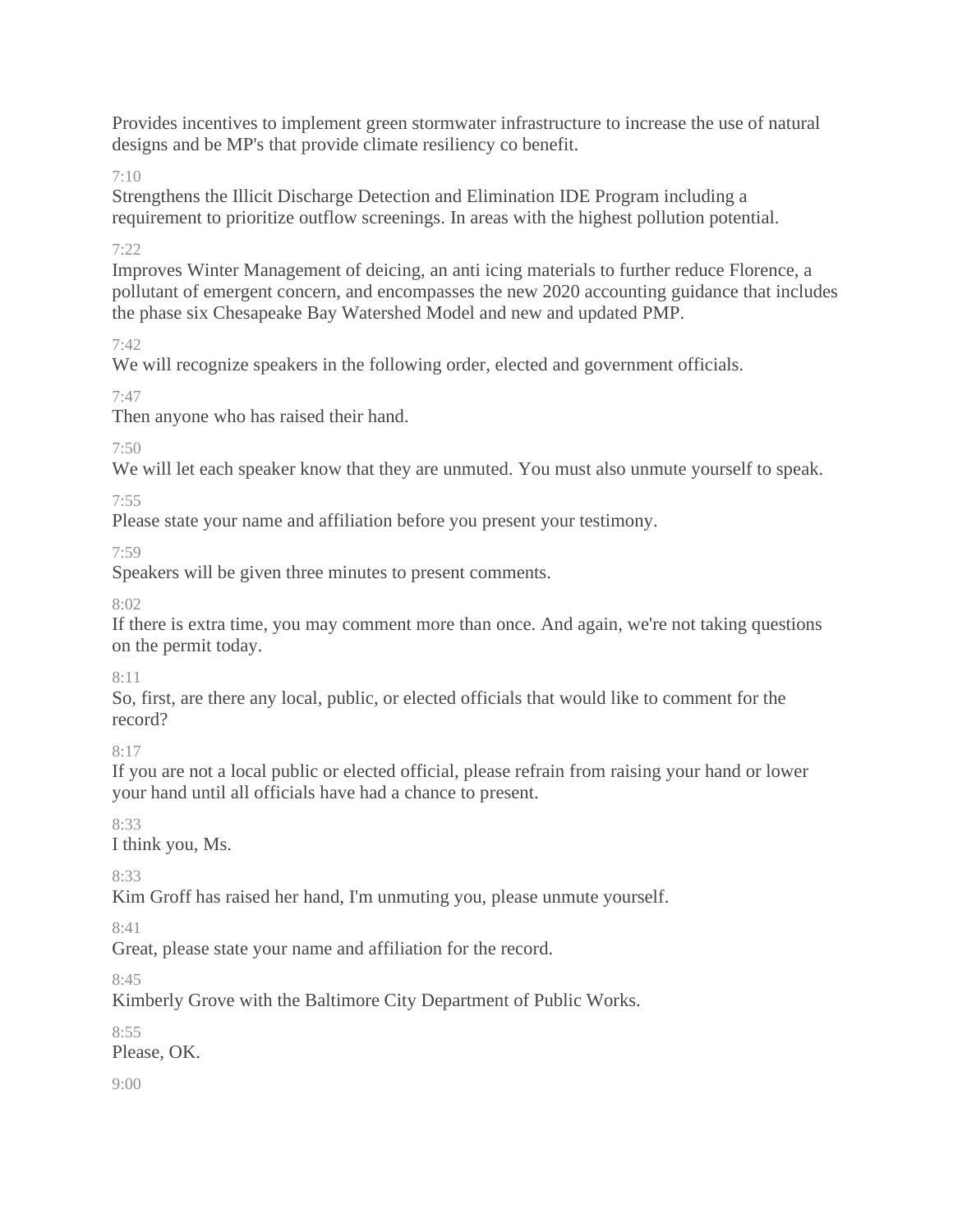Good afternoon. I want to thank M.d.e. for hosting this public hearing and for their continued efforts in improving the quality of our environment.

9:08

Since 20 14, we have invested over \$112 million in our communities to meet the 20% restoration goal and address other local ..., such as bacteria, trash, and PCBs. As shown in our last demos for annual report, we not only met that restoration goal but exceeded.

9:26

we have other highlights of our performance of the permit.

9:30

City of Baltimore initiated over one thousand, sorry initiated 1025.

9:35

Pollution Source Tracking Investigations to find over 500 illicit discharges, are exhaustive monitoring program included over 90,000 and test. The results of which showed our collective efforts in the city have decreased bacteria as acknowledged by the light blue water Baltimore this summer.

9:53

Our data has also shown a significant decrease in phosphorus.

 $9.56$ 

We've got, we acknowledged that there is still a lot of work to be done, but it's been helpful to have this data to demonstrate that our efforts have made impacts.

# $10.04$

We've taken several strides to reduce the amount of trash and litter in our communities. In 2017, we distributed municipal trash cans to all city residents, And most recently, we developed the Less Waste Better Baltimore long term waste management plan.

# 10:19

Our street sweeping operations expanded citywide in 20 14 and has served as the cornerstone of our ability to meet the MS for a permanent. For the last five years, ... has swept approximately 529,679 miles, collecting over 58,000 tons of debris and organic material, which would have otherwise clogged our storm drain system and polluted our streams and harbor.

10:46

We also initiated proactive inlet cleaning. And we are committed to continue these efforts in the next permit.

# $10.53$

We tripled our regulatory staff for development reviews and inspections resulting in 488 acres of impervious area restoration through redevelopment.

# 11:03

We recognize that the goal official Swimmable Waters cannot be achieved solely by D P W and that partnerships are essential.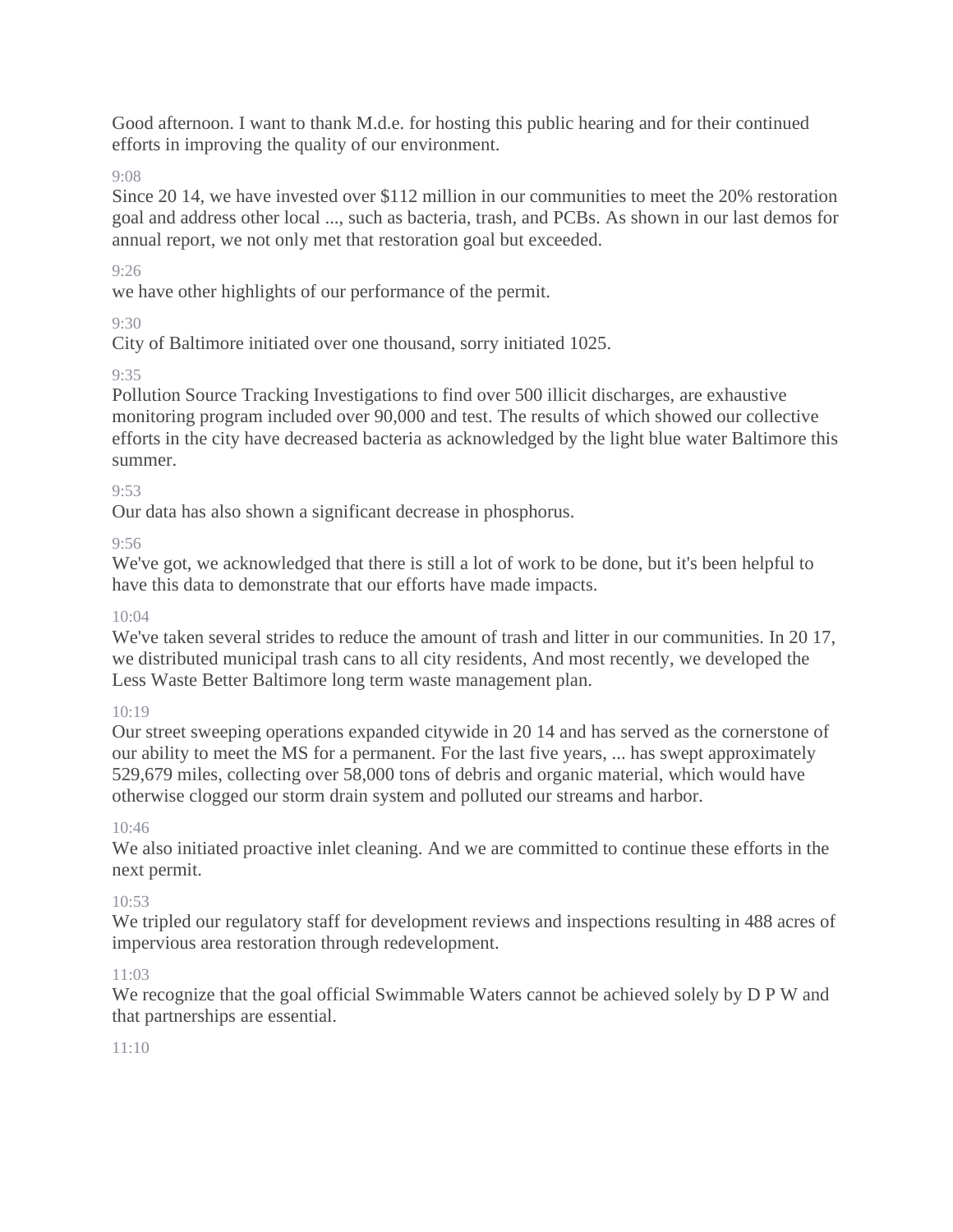We want to thank Waterfront Partnership for their continued efforts and removing trash from the waterways. You also want to thank the Tree Baltimore program for increasing tree canopy in the city.

# 11:21

During this permanent, we provided over \$880,000 in grants administered through the Chesapeake Bay Trust to install 15 rain gardens and 2291 trees while providing 360 workshops and outreach events.

### 11:35

As we embark on this next permit, we want to thank m.d.e. for allowing us and other emus for jurisdictions to participate.

### $11.42$

In the update of the MS for Accounting guidance document, recognizing the Science of the Bay program, while expanding the variety, the practices, which we use to meet our regulatory requirements.

### 11:53

We also want to thank m.d.e. for their flexibility for each MS for our jurisdiction, to select the appropriate methods that will best serve their community, and the environment in this short five year permit. Thank you.

### 12:08

Thank you for your testimony.

### 12:14

OK, at this time, it looks like no additional public or elected officials have raised their hand. So, now I open it up to anyone else who'd like to comment.

### 12:24

Please raise your hand, and we will call on you individually.

### 12:28

I have a Mercedes Rusher, who has raised her hand, Ms. Drescher, I'm going to unmute you, please unmute yourself.

### 12:35

Thank you at least name and affiliation for the record.

12:39

Certainly, I just wanted to make sure you could hear me.

### 12:42

Yes, we can hear. OK, great. Sorry, I've been having trouble with my computer today and I'm the Director of Restoration Programs at the Chesapeake Bay Trust.

### 12:50

And thank you for the opportunity to provide comment. We administer the full monitoring program that's mentioned in the MS for Permanent and just wanted to state that.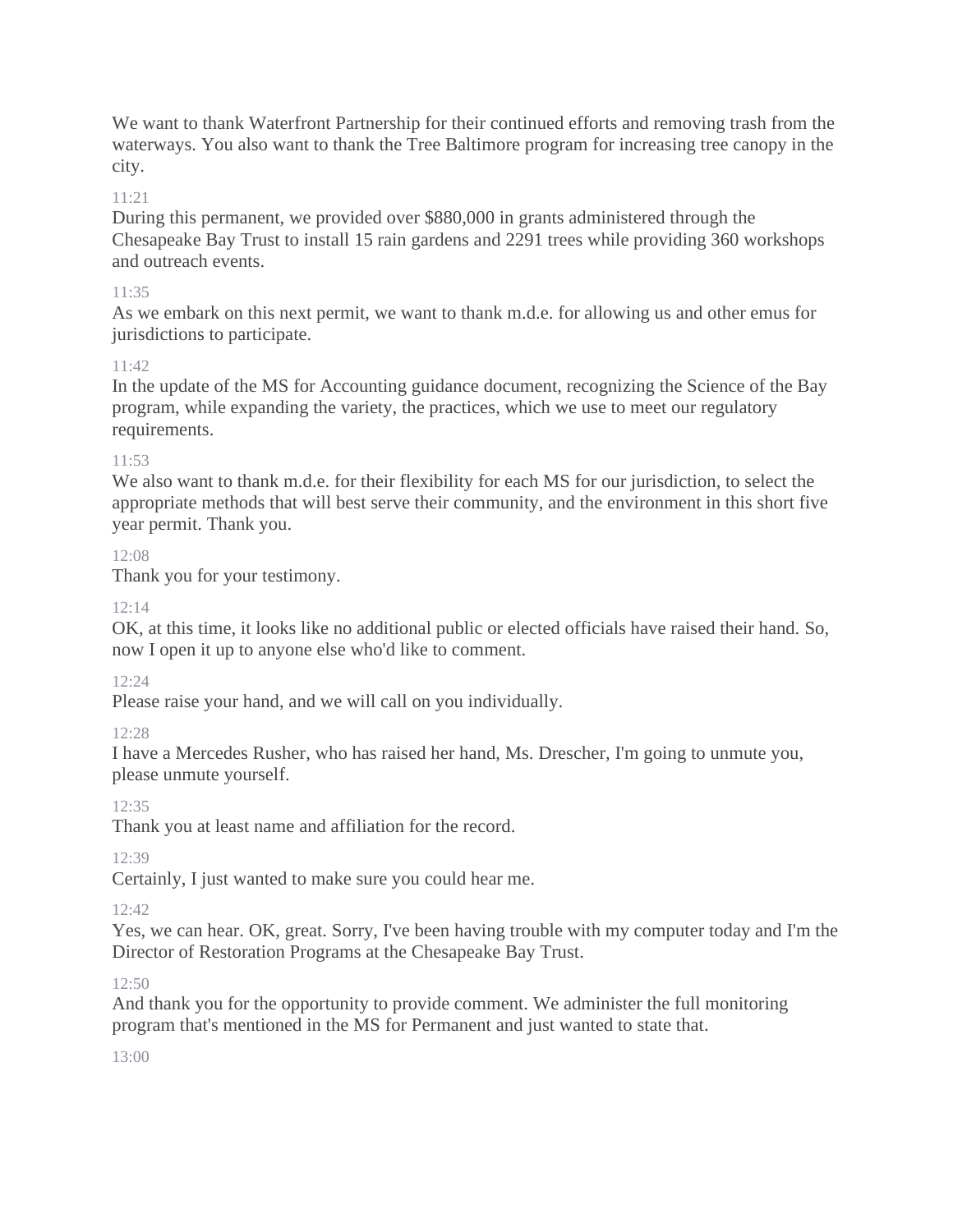the program goals are to afford science, to support scientists to Anthony's he restoration questions posed by the regulatory and practitioner communities through the monitoring initiative and the Restoration Research Program.

### 13:13

It's all available on our website, under the full monitoring program, All the projects that were awarded, and the results that were there are really excited about the success they've had over the last seven years. We have committed commitment to bring back the results to the practitioners in the regulatory folks here to answer the or ask the questions. And so, really appreciate being mentioned in the permits. And we're very open to feedback, so also want to have that be a twoway street and have that on the record. And we really want to make sure, at the end of the day, that all the money spent collecting data and information by the counties is used to collect that information. And the data that can be really answer the questions that we all have about where the rest best restoration project should be placed, and how it and get, and get the most cost effective practices.

### $14:00$

So, again, implementing practices at the watershed scale and improving water quality.

### 14:04

That's our focus. And again, we're very open to answering questions from anyone and taking in comments now, or at a later date.

### 14:14

There'll be as flexible as possible in the program, and I'm looking forward to working with any of them, as high as I would like to take that option. Thank you very much.

# 14:24

Thank you for your testimony.

# 14:29

We have next material, recognize, Ms. ... powder.

# 14:32

Peter, I'm going to unmute you. Please unmute yourself.

# 14:37

Thank you, and please state your name and affiliation for the record.

# 14:40

Thank you for the opportunity to speak today. My name is Alice ... and I'm the Baltimore Harbor Water Keeper at Blue Water Baltimore where a local non-profit watershed organization that works to protect and restore the waterways that flow into the Patapsco and back back rivers. We've been advocating for stronger clean water laws on behalf of Baltimore residents for more than 10 years, and stormwater runoff has always top the list of pollutants plaguing our local waterways. I'm here today to express serious concerns about the proposed MS for Permit to amplify the voices of our community members and to speak on behalf of the waterways that cannot speak for themselves.

# 15:14

Water Baltimore has been collecting scientifically rigorous water quality data in our local streams rivers and harbors since 2009. Our bacteria data was used to inform a 303 D impairment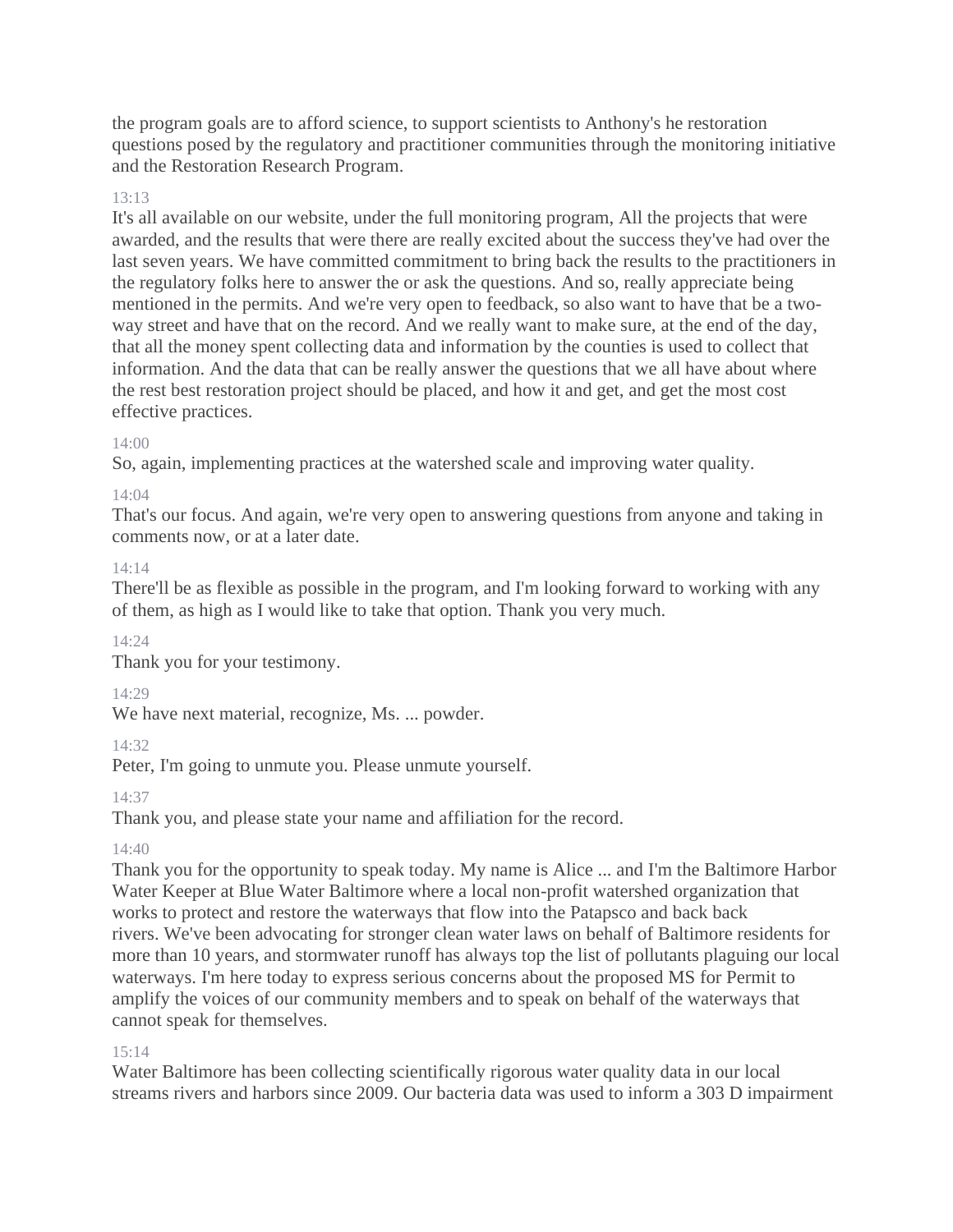listing for the harbor. And over time, our program has grown to include more measurements of water health and now encompasses 49 monitoring stations in the Patapsco River Watershed.

### 15:34

Key components of that program have been certified at the highest level by EPA's Chesapeake Bay program. And our program serves as a model for other groups throughout the region who need to consistently track water health in a legally defensible way. In April of this year, we conducted a statistical analysis, on our data to answer the question, Is water quality getting better? Or worse in Baltimore City? Over time?

#### 15:56

Our data is showing us that bacteria levels are largely improving at our stream stations within the city, which is great news, but we aren't seeing improvements in parameters like nitrogen, phosphorus, water clarity, or conductivity. In some cases, we're actually seeing statistically significant worsening trends in those key metrics, which means that water quality is getting worse. This disparity is telling us that sanitary sewer projects might actually be working to reduce bacteria levels. But we're lagging behind when it comes to dealing with the problem of polluted stormwater runoff.

#### 16:26

The current MS for permit hasn't resulted in cleaner waterways, and the new permit is more of the same. This permit is over reliant on street sweeping. A practice that has now been scientifically proven to be insufficient for protecting water health and does absolutely nothing to address the growing volumes of stormwater plaguing our city residents and their local waterways.

#### 16:46

Our city is going to get more frequent, more intense rainstorms in the future due to the effects of climate change. That means more street flooding, more property damage and greater public safety hazards and as much as we'd like to keep our stormwater system separated from her sewage system, those pipes aren't kasten diamond. They get old and they leak and the more rain will mean more sewage overflows into our rivers and more sewage backups into our homes. We must require Baltimore City to implement more green stormwater infrastructure projects through this permit projects that are good for neighborhoods effectively, treat runoff and reduce the volume of water gushing through our pipes and scouring our waterways. Thank you for your time.

### 17:27

Thank you for your testimony.

### 17:30

We now have a Miss Barbara Johnson, who has her hand raised. Ms. Johnson, I shallow, neutral. Please unmute yourself.

#### 17:37

Thank you. Please state your name and affiliation for the record.

### 17:41

Thank you for the opportunity to speak today. My name is Barbara Johnson, and I'm a water quality scientists with Blue Water Baltimore.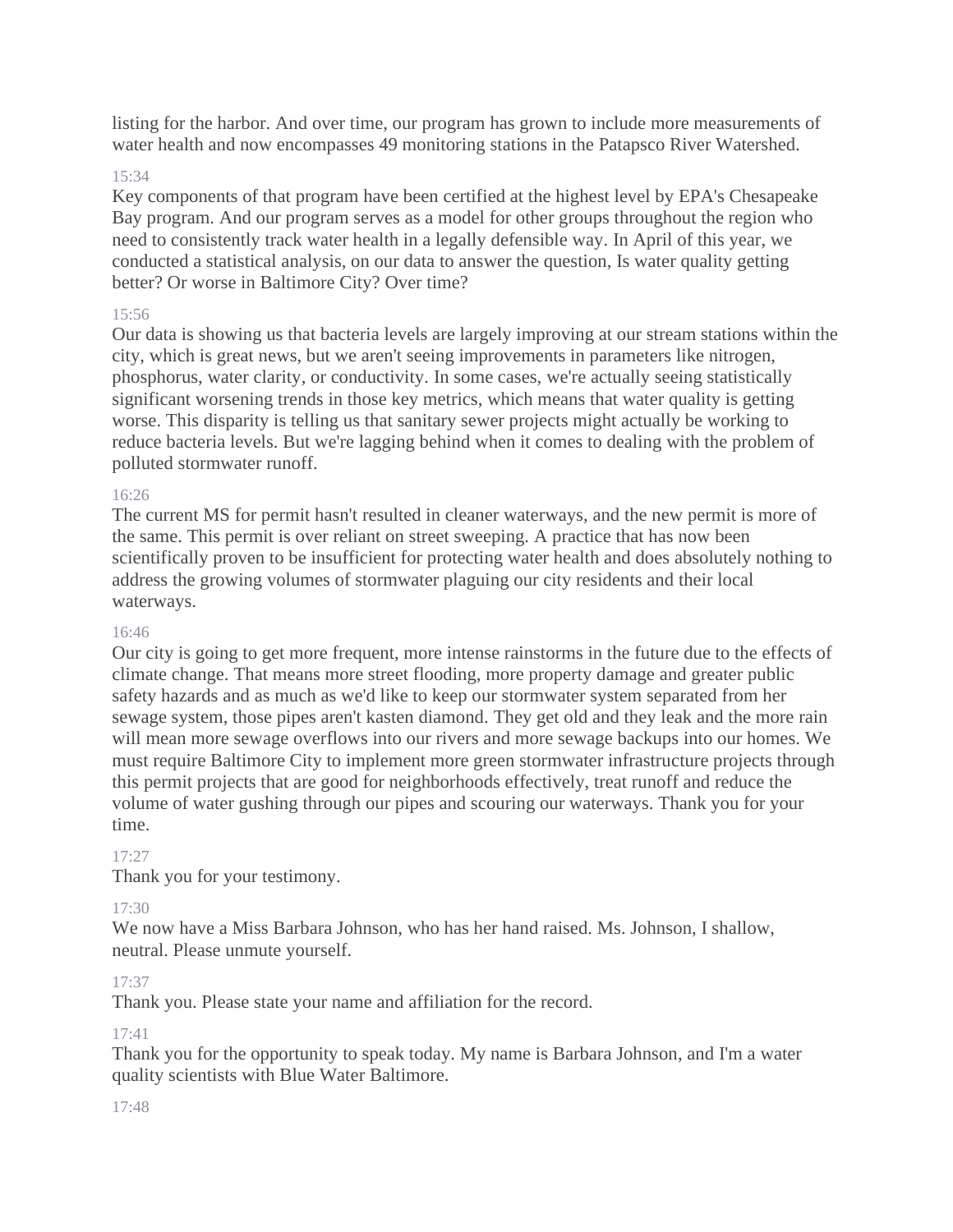I'm here to express concerns about the proposed ... work permit and to amplify the voices of our community members who have shared their stories with us.

### 17:56

This permit relies far too heavily on street sweeping practice, which does nothing to address the immense volume of stormwater that Baltimore City residents have to deal with every time it rains.

### 18:07

Prior to this hearing, we solicited input from our community members about how stormwater is negatively impacting them, and here are a few of the excerpts from their statements.

### 18:17

A resident in north-east Baltimore says, Street sweeping, cannot be a solution as a restoration practice because it is not consistent.

### 18:24

Here in lawrenceville, not all streets get swept and the service is currently paused.

### 18:29

This resident is absolutely right. Now more than ever, we need sustainable practices that will work for residents 24 hours a day, seven days a week.

### 18:37

Another city resident said, I strongly support stronger permits that do not allow nonsense like street sweeping to offset stormwater pollution.

### 18:46

We need real offsets such as restoring marshland and reducing fertilizers and harmful chemicals that killer fish and crustaceans, pollute our swimming waters and are turning our water systems into dead zones.

### 18:58

Several other residents express similar comments that people have Baltimore understand that street sweeping doesn't do enough to prevent these harmful pollutants from entering the waterways. Finally, a resident wrote to us.

### 19:11

While volunteering with Bluewater Baltimore and Real Food Farm, I learned about the situation of sewage backup, backing up into people's homes following storm surges. I was disgusted. Surely Maryland is better than this. It is time and what can be done?

# 19:25

What will you do to ensure that stronger effective solutions are put into place to rectify the situation and help the people of Baltimore live a healthier life?

# 19:34

This comment really illustrates one of the biggest problems with Baltimore City's Emmys for permit.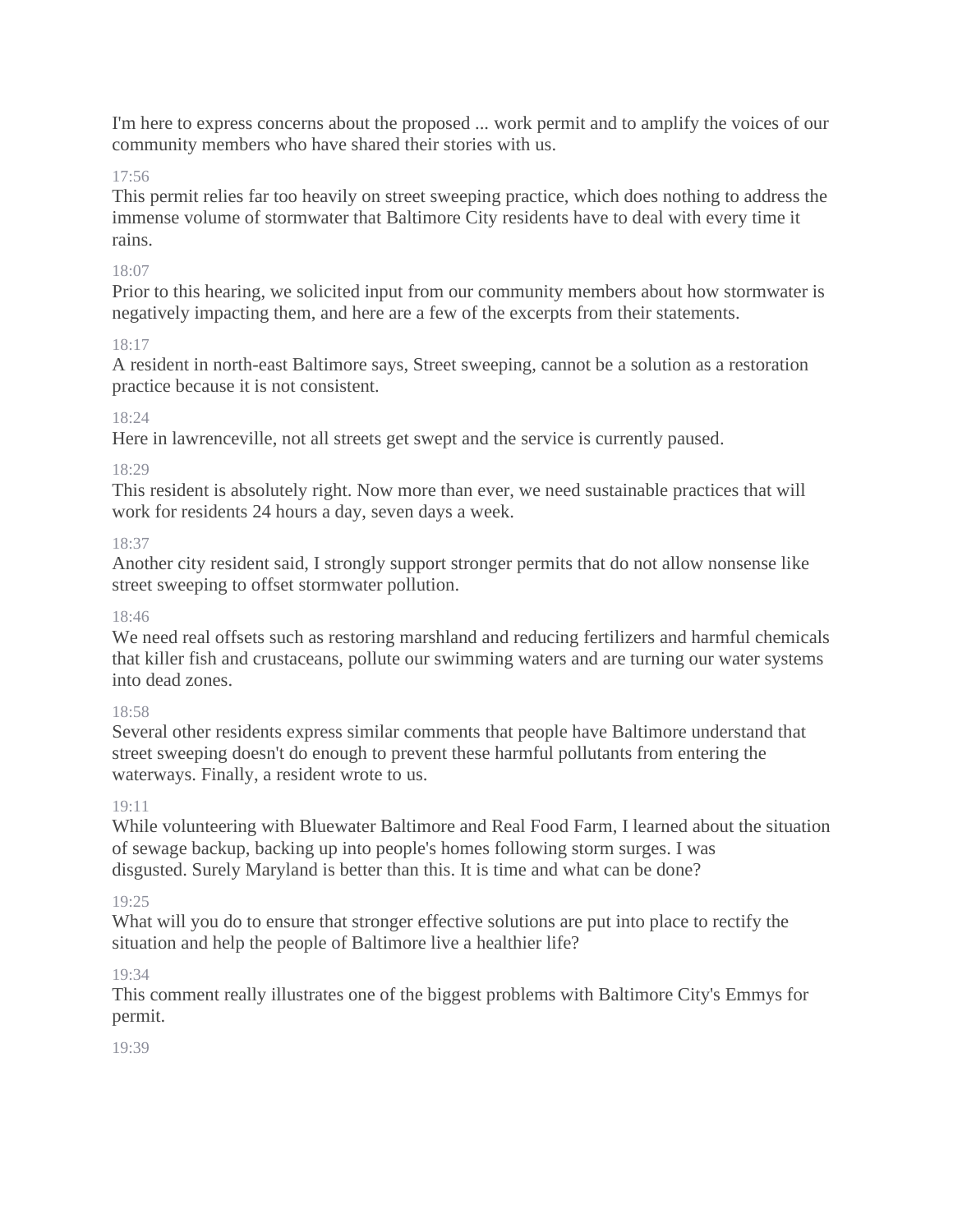We can act like we. We can act like we can sweep our problems way, and we ignore the fact that massive volumes of stormwater are causing serious quality of life and public health issues for our residents.

### 19:51

Whether a person's car is totalled from being saturated with floodwaters or their homes condemned from being soil by wet weather sewage backup, the root of those problems is our unwillingness to invest in long term green solutions that reduce and treat stormwater while simultaneously benefiting benefiting our neighborhoods.

20:08

These are the type of projects that our community members want their tax dollars to fund.

 $20.13$ 

Thank you kindly for your time.

20:16

Thank you for your testimony.

 $20.20$ 

Thank you, I have a hand raised from mister Ben Alejandro, I shall unmute you.

20:25

Please unmute yourself and please state your name and affiliation for the record.

20:30

Hi, This is Benjamin Alexandra.

20:32

I'm the Water Program Director for the American League of Conservation Voters, representing 20,000 members, been, where voters here in Maryland, can y'all hear me OK?

20:42

We can, thank you.

 $20.45$ 

OK, great, yeah, I commented yesterday. I'd like to echo those points, again, today, without repeating too much, as well as agree with many of the other points that were already made here on this.

 $21:00$ 

On this call.

21:01

You know, one, we also agree with this concern of street sweeping being, really overused and also want to re-iterate the fact that it needs to be that the street sweeping that was done, needs that only can be used at that level to comply with the last 20% of the last permit.

 $21.22$ 

No, this, this one is an extra additional.

21:25

Um, 10%, that should be all new practices and we want to really see permanent practices, green infrastructure practices, more.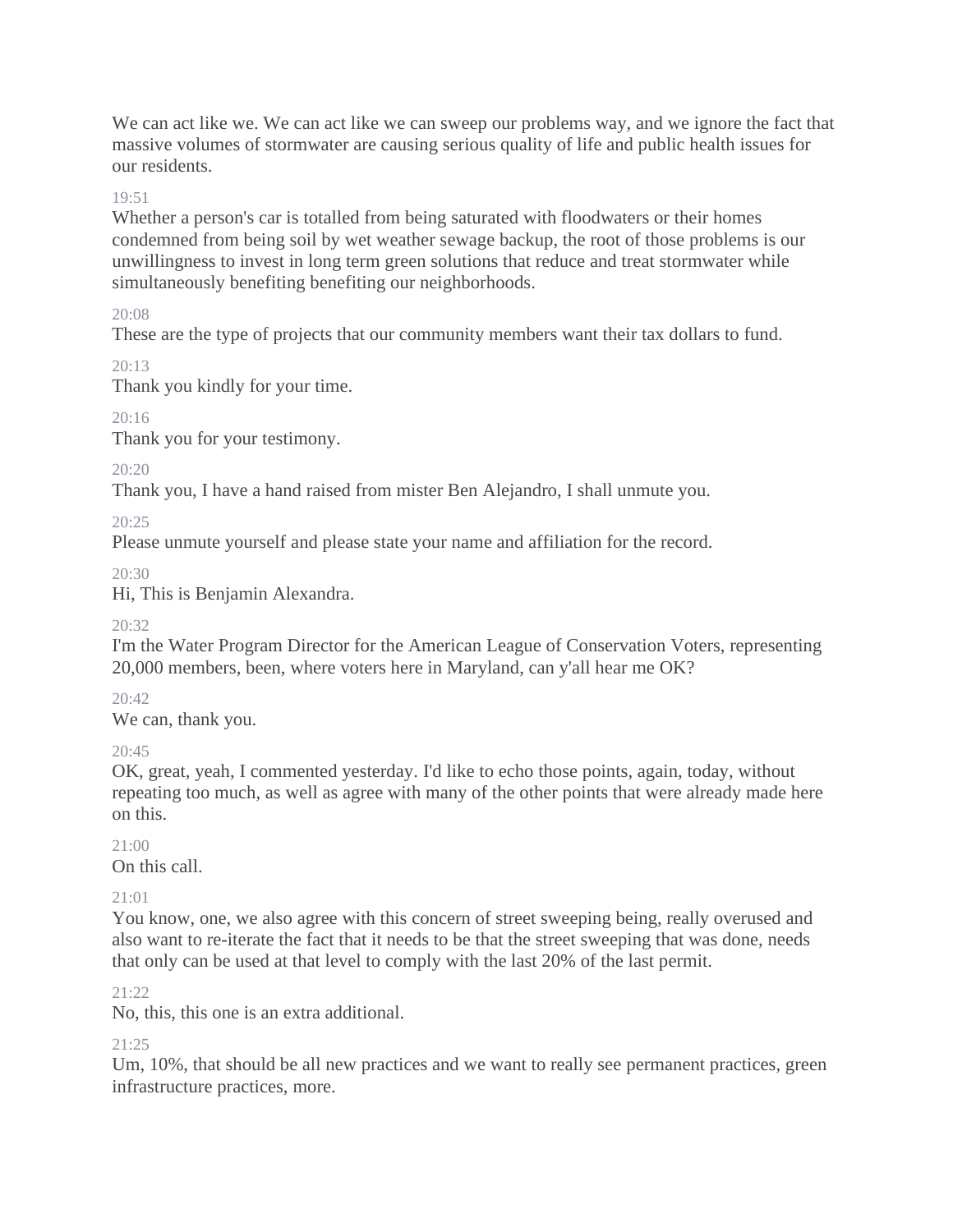### 21:36

Tree planting, etcetera.

# 21:37

There's there's quite a lot of availability and need for fir trees and for best management practices, they don't just focus solely on this one problem, but also give a lot of other co benefits like trees do with, with improving air quality, health effects, reducing flooding, et cetera.

# 22:00

The other issues, as I was saying, yesterday for the Baltimore County permit, also still hold true here.

# $22.06$

one is, we're really concerned that climate change is really not taken into account. We're going to be just seeing stronger and stronger storms. That is, that is a fact.

# 22:17

And the fact that this permit is really looking at outdated numbers from years ago, and you're going to have storms that these best management practices just aren't required to be built, to be able to handle.

# $22.32$

And that's just really a bad use of money and a poor investment. And M.d.e. has been saying that, that it's really important that we incorporate climate change into our protocols. The regulations are permits. And this is a real opportunity to finally put that rhetoric into action.

 $22.51$ 

Also, we'd like to see more environmental justice and equity.

# $22:55$

I outlined this permit.

# $22:57$

And, you know, we also really are concerned about the allowance for nutrient trading, and how that can be potentially used for wastewater treatment plants.

# 23:07

From our analysis, there's wastewater treatment plant trades that have been done so far.

# 23:12

None of them could have been able to prove additionality as opposed meaning that there was additional pollution reduction happening that wouldn't have happened already in any trades that we have been seeing when it comes to wastewater implants. So, saying that it can be used for, you know, half on these permits is a big problem.

# 23:29

Because that substantively, saying, you only have to do, that only one half of the pollution reduction will happen, because of the rest can go to trading for, for there, Remainder of that permit.

# 23:39

And So we're really concerned about that, and that very much needs to be taken into account, and removed limited, and ensure that, only trades that are, creating actual additionality, are happening, as well as, or that are done equitably. We're gonna enumerate a number of these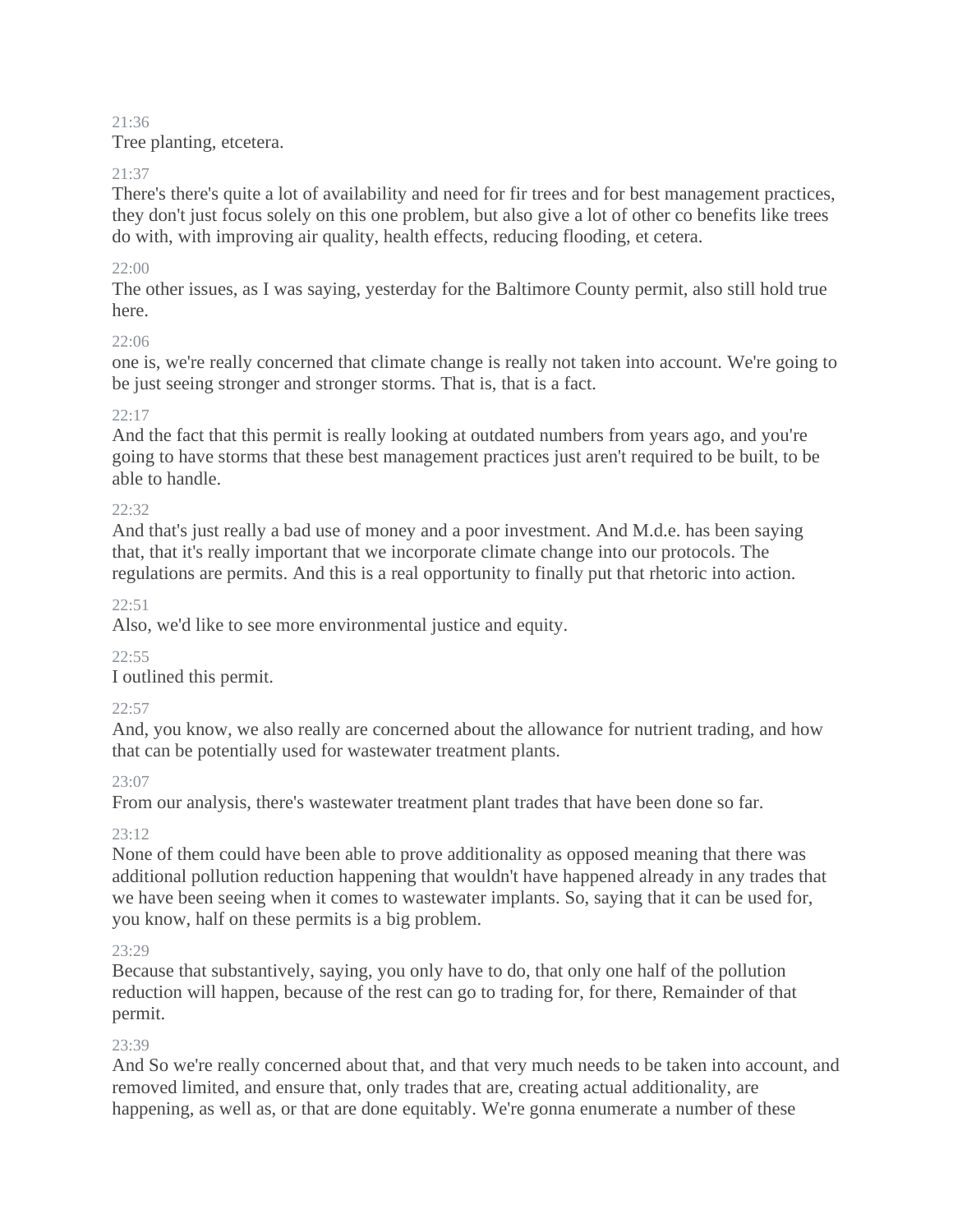issues, and many, more, in choose, Clean Water Coalition comments and other comments that we'll be making during this official comment period.

24:05

And if you have any questions, I'd be happy to go into any of these in more detail. Thank you very much.

24:14

Thank you for your testimony.

24:19

When I say no more than answers.

24:21

No. No, OK.

 $24.25$ 

In the questions box, per se?

24:29

Yes, we have just raised Ms. ..., like, a chance to speak again. Is that OK?

 $24.34$ 

Oh, of course.

24:36

Oh, But I'm gonna unmute you.

 $24.38$ 

You're back on the record.

# 24:43

Thank you very much for the opportunity to speak again. Again. This is Alice While Pitta Baltimore Harbor Water Keeper with Blue Water Baltimore. As my colleague Barbara mentioned, we solicited input from Baltimore City residents prior to this hearing, and we received one letter. That's particularly compelling and I'd like to share with you now. His letter states, I live right by the Glens, Falls River in the Dickey they'll neighborhood of Baltimore. And though our houses, fortunately, on a hill and out of the floodplain, we've definitely seen the effects of inadequate stormwater management on our river. In many ways, the river has gotten healthier. In the years we volunteer, we see and hear more native wildlife, that when we first moved here in 20 12, but we've also seen changes in how rainfall affects the river over those eight years. Obviously, heavy rainstorms have always caused high water, but, now, it seems that almost every significant rainfall translates immediately to a roaring muddy river. That stormwater is probably cleaner than it used to be, but the volume is high, which presents an obvious risk to those species, which are only just making their way back to the recovering river.

### 25:43

I can only assume this is because of increased impervious surface upstream Street sweeping might keep some of the trash out but it does nothing to reduce that runoff. Just last year a water main break in the nearby tributary killed 2000 fish including Endangered American Eal illustrating just how vulnerable these populations are to changes in water quality. If potable water is enough to kill them by the thousands. What are routine floods of untreated, stormwater full of mud and motor oil doing to them?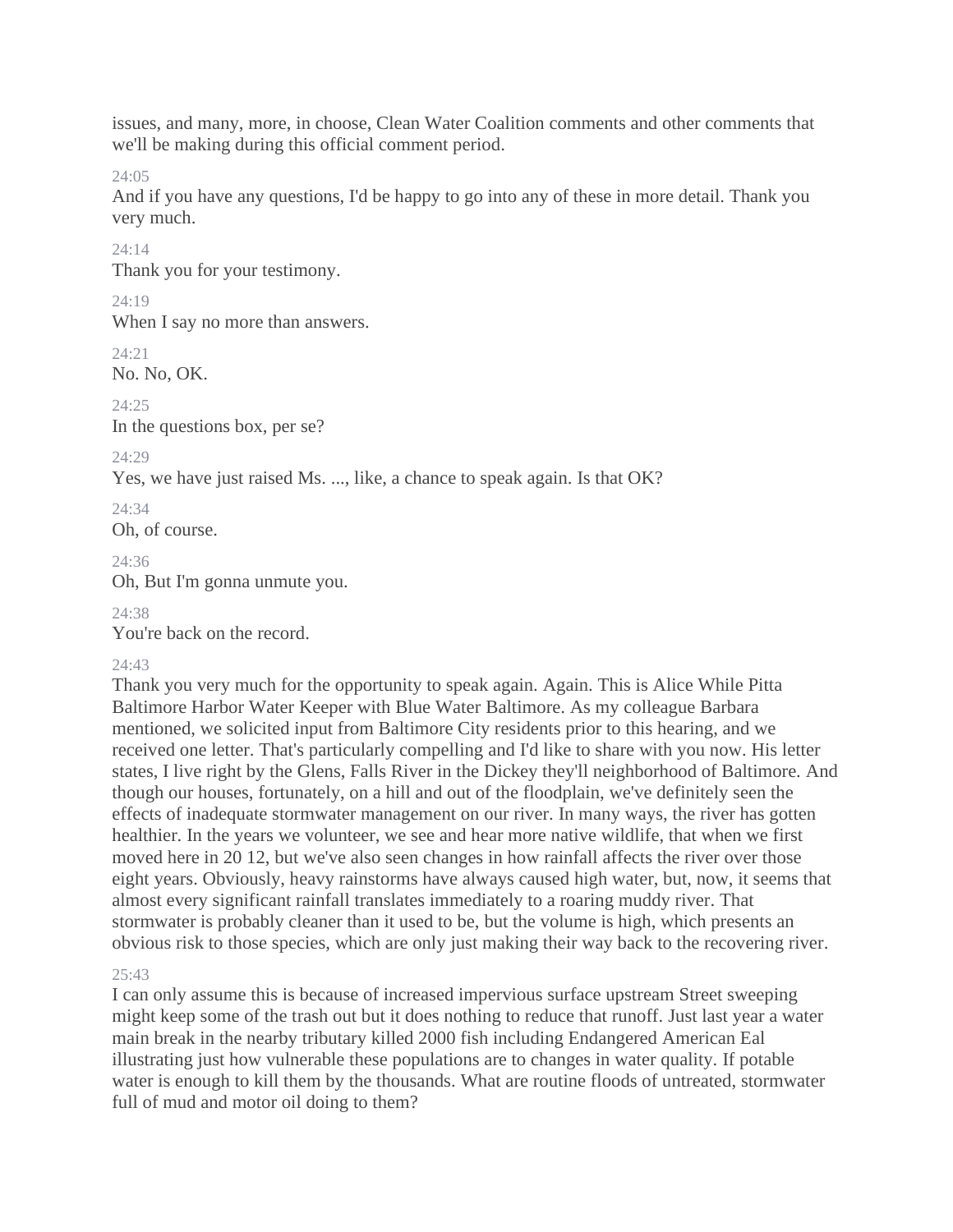#### 26:10

That windfalls is an ancient river, which watered Piscataway hunting grounds and fueled the mills that built the colonial economy long before the state of Maryland ever existed. Now, we've taken on the duty of stewardship for the river, a duty we have consistently failed to live up to for centuries. Instead, we allow it to flood with untreated stormwater with every single rainstorm. I want to continue to share the joy of a Heron swooping low over the water with my five year old. I want him to grow up, knowing that the society he lives in, understood its responsibility to the world, to itself, and to him.

### 26:45

Please reject these weak permits and enforce measures that will protect the river for the generations to come.

 $26.52$ That's the end of the letter.

# $26.53$

Thank you very much for the opportunity to speak again.

### 26:58

Thank you.

# $27:00$

Do you know we have a mister Bill, Howard, who has raised his hand.

# 27:04

Mister Howards, I'm going to unmute you. Please unmute yourself.

27:07

Thank you. Please state your name and affiliation for the record.

# 27:11

Yes. My name is Phil Howard. I'm a resident of Baltimore City, and I'm a board member of The Order of Baltimore.

27:18

# Hi.

# $27.19$

Heartily endorse the previous comments by Alice, Barbara, and Ben, And we have serious concerns about street sweeping nutrient trading, and the lack of substantive attention to reducing quantity and improving water quality.

# 27:37

I would just like to add, I think, the, since we're speaking with MDA representatives, I think the accounting guidance is misguided.

# 27:48

It allows way too much credit of all sorts for projects that do not actually remediate impervious surfaces.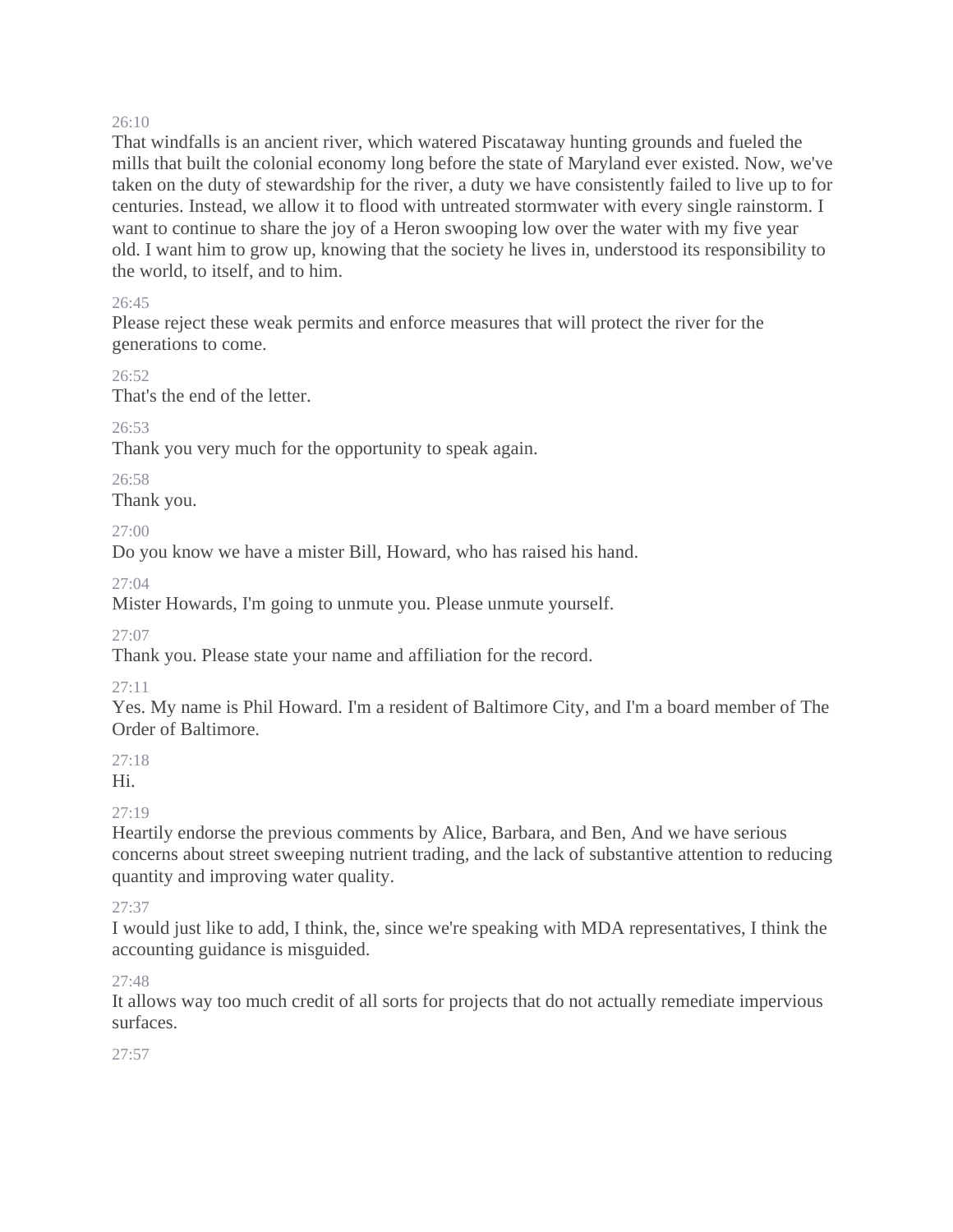Also, in many of your reports, and the report, showing the local jurisdictions, references too, Akers restored, this was, made by, the Baltimore City representative, is misleading, At the very least, it needs to say, calculated equivalent of acres restored.

 $28.15$ 

But, just giving the statement that, there were 4291 acres restored is false and misleading.

28:23

And the accounting guidance and the reports need to reflect or accurately, that, in fact, hardly any acreage has been restored and there is being given credit for all sorts of alternative practices.

28:37

We'd also like to see in the fact sheet relating to this, permit, more information, on the maximum extent practicable, how that's been calculated and what portion of the money that's being spent by the city is going to each of the types of actions that they're taking.

# 28:56

As a state, we passed the stormwater fee the number of years ago, and, you know, that fee was not passed for the purpose of doing street sweeping.

# 29:06

It was passed to improve to remediate impervious surfaces, leading to reduced quantity, and improve quality.

29:17

Thank you very much.

29:21

Thank you for your testimony.

29:27

This time Christina: I see no more hands raised.

 $29.30$ 

OK, I'm going to read in for the record Sady Dresser, Director of restoration programs for the Chesapeake Bay Trust.

29:41

She stated, see the pooled monitoring initiative's restoration research program including the current RFP, past awards and reports, CB trust dot org slash grants slash restoration hyphen research.

# 29:59

Thank you.

30:09

OK, Let the record show that no additional Hands are raised.

 $30.24$ 

Thank you for attending tonight's hearing. Public comments will be accepted until January 21st, 2021.

 $30.31$ 

I will leave this slide up for a moment to provide the opportunity for attendees to take note of this information.